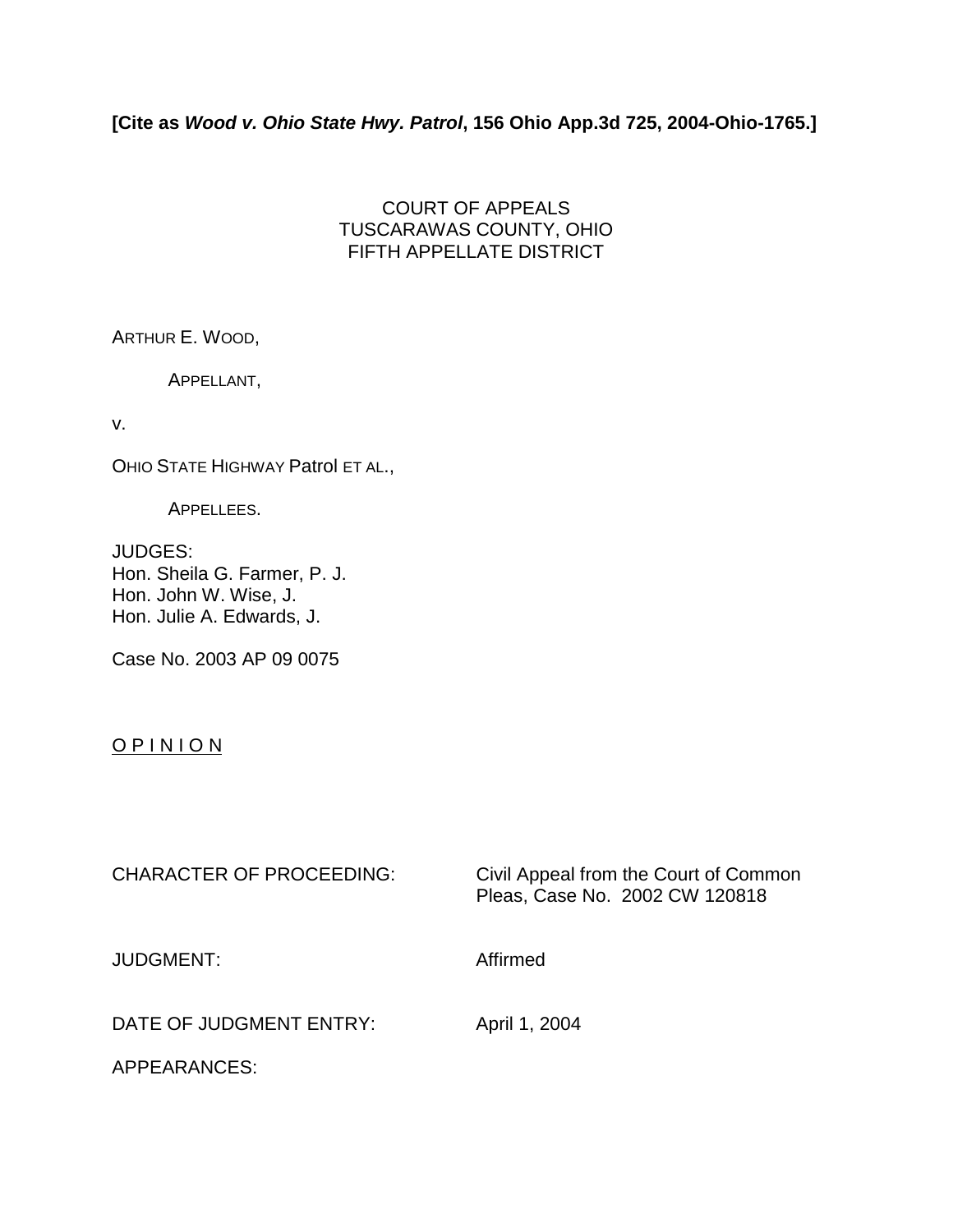Brian Law Offices and Kyle D. Martin and Steven J. Brian **Lee M. Smith** 

For Plaintiff-Appellant For Defendant-Appellee OSHP

For Defendant-Appellee OBWC

 Jim Petro, Attorney General, and Erica L. Bass, Assistant Attorney General

WISE, Judge.

**{¶1}** Appellant Arthur E. Wood appeals from the judgment of the Tuscarawas County Court of Common Pleas that overruled his motion for summary judgment and granted the motions for summary judgment filed by appellee Ohio State Highway Patrol ("Highway Patrol") and appellee Ohio Bureau of Workers' Compensation ("bureau"). The following facts give rise to this appeal.

**{¶2}** On June 26, 2002, appellant filed for benefits from the Ohio Bureau of Workers' Compensation, alleging that he had contracted a psychological condition diagnosed as "post traumatic stress disorder" as a result of his employment with the Highway Patrol. Appellant bases his claim upon a series of four events that occurred during the course of his employment between October 20, 2000, and April 15, 2002.

**{¶3}** The first incident occurred on October 20, 2000, and involved the fatal shooting of an armed suspect. The second event involved a high-speed pursuit of juvenile gang members in November 2001. The third event occurred on July 12, 2001, when appellant responded to a fatal car crash. The fourth event occurred on April 15, 2002, when his police cruiser caught fire after it got stuck in the median of a roadway.

**{¶4}** On July 1, 2002, the bureau denied appellant's claim. Appellant appealed from the order denying his claim to an Ohio Industrial Commission District Hearing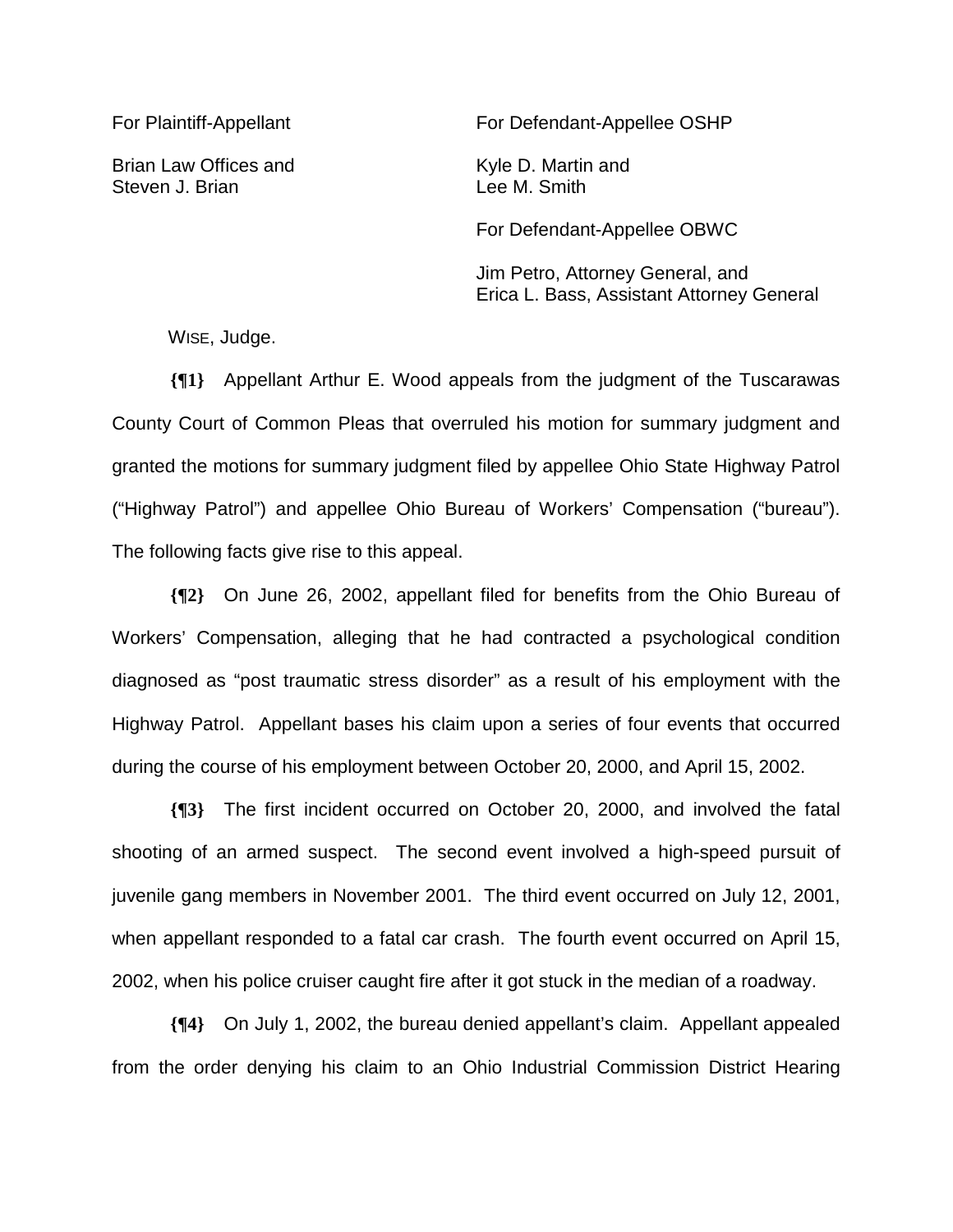Officer. The district hearing officer denied appellant's claim because appellant had not sustained an injury in the course of and arising out of his employment. Appellant appealed from the district hearing officer's decision to an Ohio Industrial Commission Staff Hearing Officer. The staff hearing officer affirmed the district hearing officer's denial of appellant's workers' compensation claim. A further appeal to the full Industrial Commission was also denied.

**{¶5}** Thereafter, appellant appealed from this matter to the trial court. All parties filed motions for summary judgment. On August 21, 2003, the trial court filed a judgment entry granting the Highway Patrol's and bureau's motions for summary judgment and denying appellant's motion for summary judgment. Appellant timely filed a notice of appeal and sets forth the following assignments of error for our consideration:

**{¶6}** "I. The trial court erred to the prejudice of the plaintiff-appellant in that Section 35, Article II of the Ohio Constitution envisions a workers' compensation system covering any injury which a worker suffers as a result of workplace requirements, allowing coverage for any injury which is as a result of workplace requirements furthers the goals of the workers' compensation provision in the Ohio Constitution; therefore, purely psychological injuries are compensable workers' compensation claims even when there is no antecedent physical injury.

**{¶7}** "II. The trial court erred to the prejudice of the plaintiff-appellant in that R.C. Section 4123.01(C)(1) does violate appellee's constitutional rights to equal protection and due process of the law.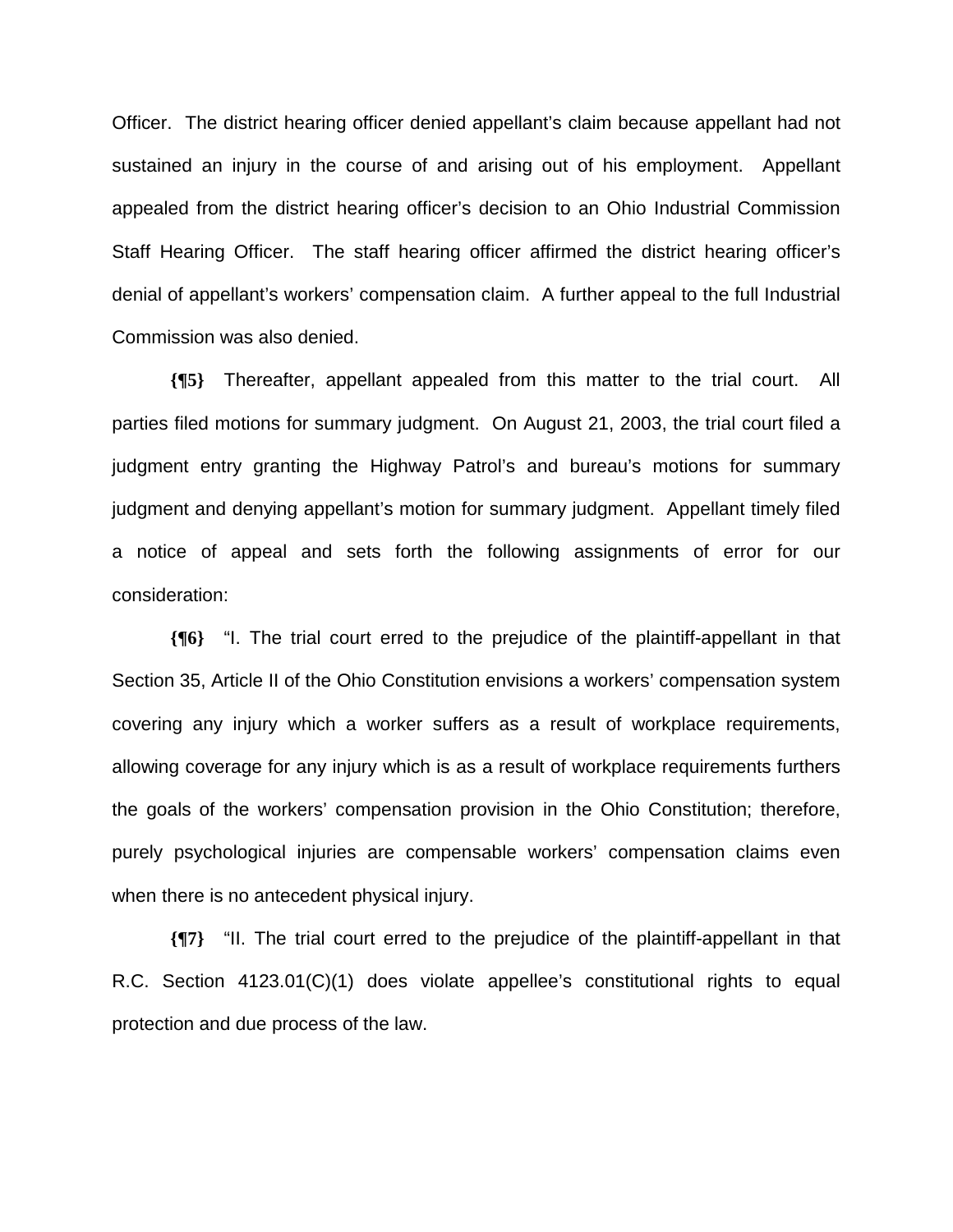**{¶8}** "III. The trial court erred to the prejudice of the plaintiff-appellant in that R.C. Section 4123.01(C)(1) does violate Article II, Section 35 of the Ohio Constitution."

## "Summary Judgment Standard"

**{¶9}** Summary judgment proceedings present the appellate court with the unique opportunity of reviewing the evidence in the same manner as the trial court. *Smiddy v. The Wedding Party, Inc.* (1987), 30 Ohio St.3d 35, 36. As such, we must refer to Civ.R. 56, which provides:

**{¶10}** "\* \* \* Summary judgment shall be rendered forthwith if the pleadings, depositions, answers to interrogatories, written admissions, affidavits, transcripts of evidence in the pending case and written stipulations of fact, if any, timely filed in the action, show that there is no genuine issue as to any material fact and that the moving party is entitled to judgment as a matter of law. \*\*\* A summary judgment shall not be rendered unless it appears from such evidence or stipulation and only therefrom, that reasonable minds can come to but one conclusion and that conclusion is adverse to the party against whom the motion for summary judgment is made, such party being entitled to have the evidence or stipulation construed most strongly in the party's favor. \* \* \*"

**{¶11}** Pursuant to the above rule, a trial court may not enter summary judgment if it appears that a material fact is genuinely disputed. The party moving for summary judgment bears the initial burden of informing the trial court of the basis for its motion and identifying those portions of the record that demonstrate the absence of a genuine issue of material fact. The moving party may not make a conclusory assertion that the nonmoving party has no evidence to prove its case. The moving party must specifically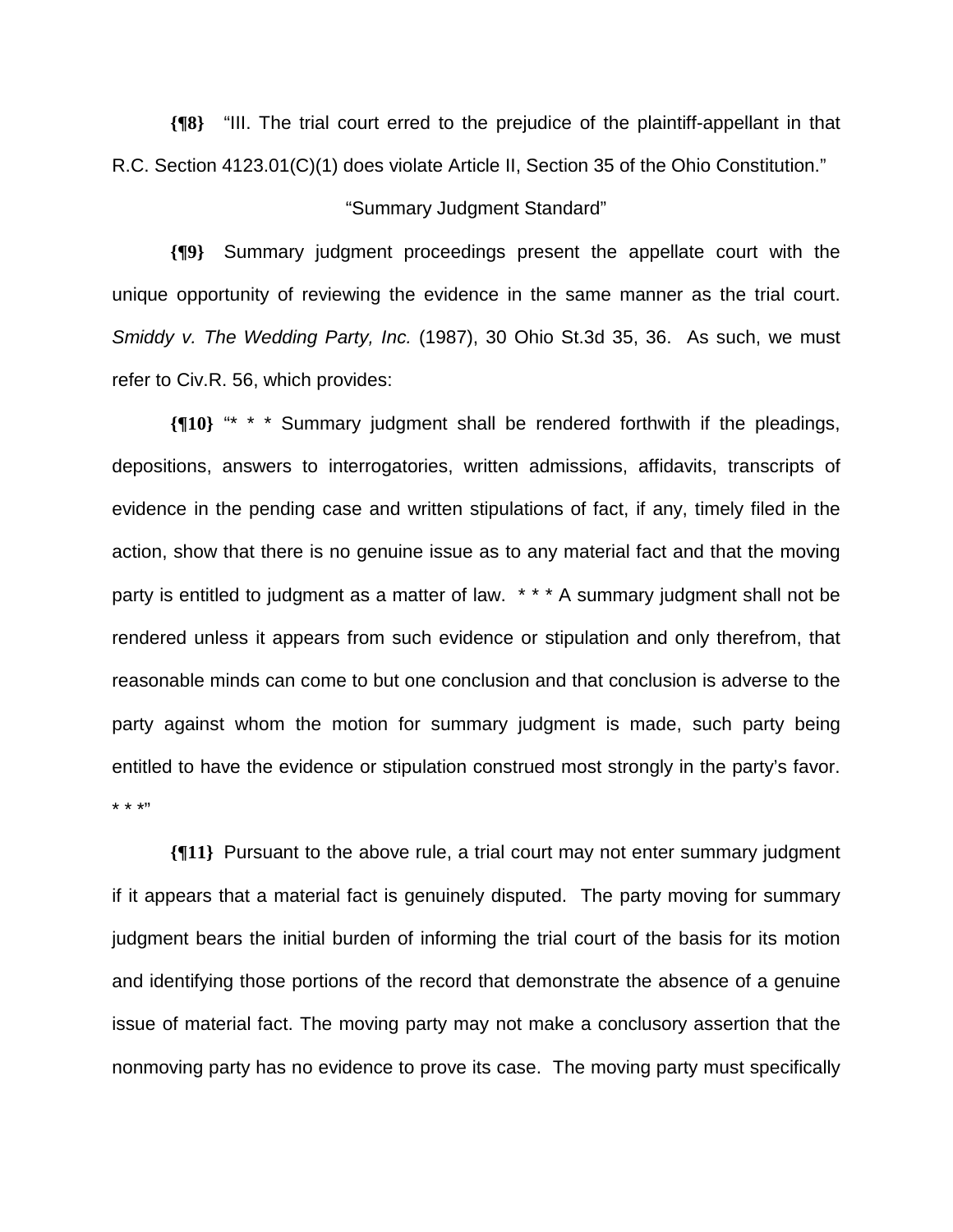point to some evidence that demonstrates that the nonmoving party cannot support its claim. If the moving party satisfies this requirement, the burden shifts to the nonmoving party to set forth specific facts demonstrating that there is a genuine issue of material fact for trial. *Vahila v. Hall* (1997), 77 Ohio St.3d 421, 429, citing *Dresher v. Burt* (1996), 75 Ohio St.3d 280.

**{¶12}** It is based upon this standard that we review appellant's assignments of error.

I

**{¶13}** In his first assignment of error, appellant contends that Section 35, Article II of the Ohio Constitution envisions the compensability of purely psychological conditions, without regard to whether such conditions arise from a compensable physical injury. We disagree.

**{¶14}** Section 35, Article II vests in the General Assembly the right to establish a workers' compensation system. This article of the Ohio Constitution provides:

**{¶15}** "For the purpose of providing compensation to workmen and their dependents, for death, injuries or occupational disease, occasioned in the course of such workmen's employment, laws may be passed establishing a state fund to be created by compulsory contribution thereto by employers, and administered by the state, determining the terms and conditions upon which payment shall be made therefrom. Such compensation shall be in lieu of all other rights to compensation, or damages, for such death, injuries, or occupational disease, and any employer who pays the premium or compensation provided by law, passed in accordance herewith, shall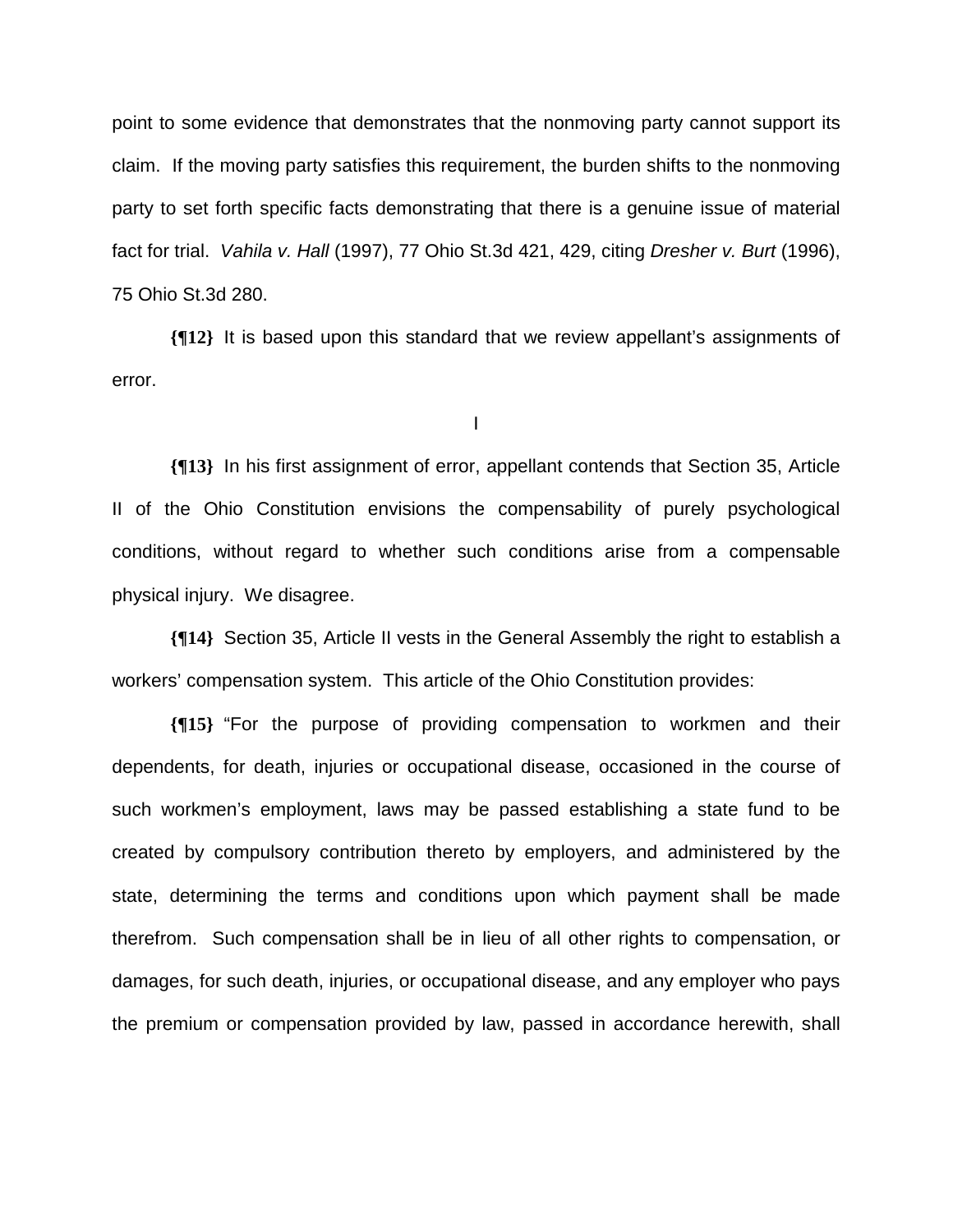not be liable to respond in damages at common law or by statute for such death, injuries or occupational disease. \* \* \*"

**{¶16}** R.C. 4123.01(C) defines what constitutes an "injury," for purposes of workers' compensation, and what the term "injury" does not include. This statute provides:

**{¶17}** "(C) 'Injury' includes any injury, whether caused by external accidental means or accidental in character and result, received in the course of, and arising out of, the injured employee's employment. 'Injury' does not include:

**{¶18}** "(1) Psychiatric conditions except where the conditions have arisen from an injury or occupational disease \* \* \*."

**{¶19}** In *Rambaldo v. Accurate Die Casting* (1992), 65 Ohio St.3d 281, the Ohio Supreme Court interpreted the above statute and held that "[i]n the absence of a clearly expressed legislative intent to recognize mental conditions caused solely by workrelated stress as occupational diseases within the purview of the Workers' Compensation Act, such mental conditions are not compensable as occupational diseases." Id. at syllabus.

**{¶20}** In reaching its conclusion, the court noted that it is the General Assembly which must address this issue because it is charged with the sole authority under Article II, Section 35 of the Ohio Constitution. Id., 65 Ohio St.3d at 288.

**{¶21}** Subsequently, in *Bunger v. Lawson Co*. (1998), 82 Ohio St.3d 463, the Ohio Supreme Court specifically addressed the issue of whether an employee may recover, under workers' compensation, for a psychiatric condition that did not result from a physical injury. The court held: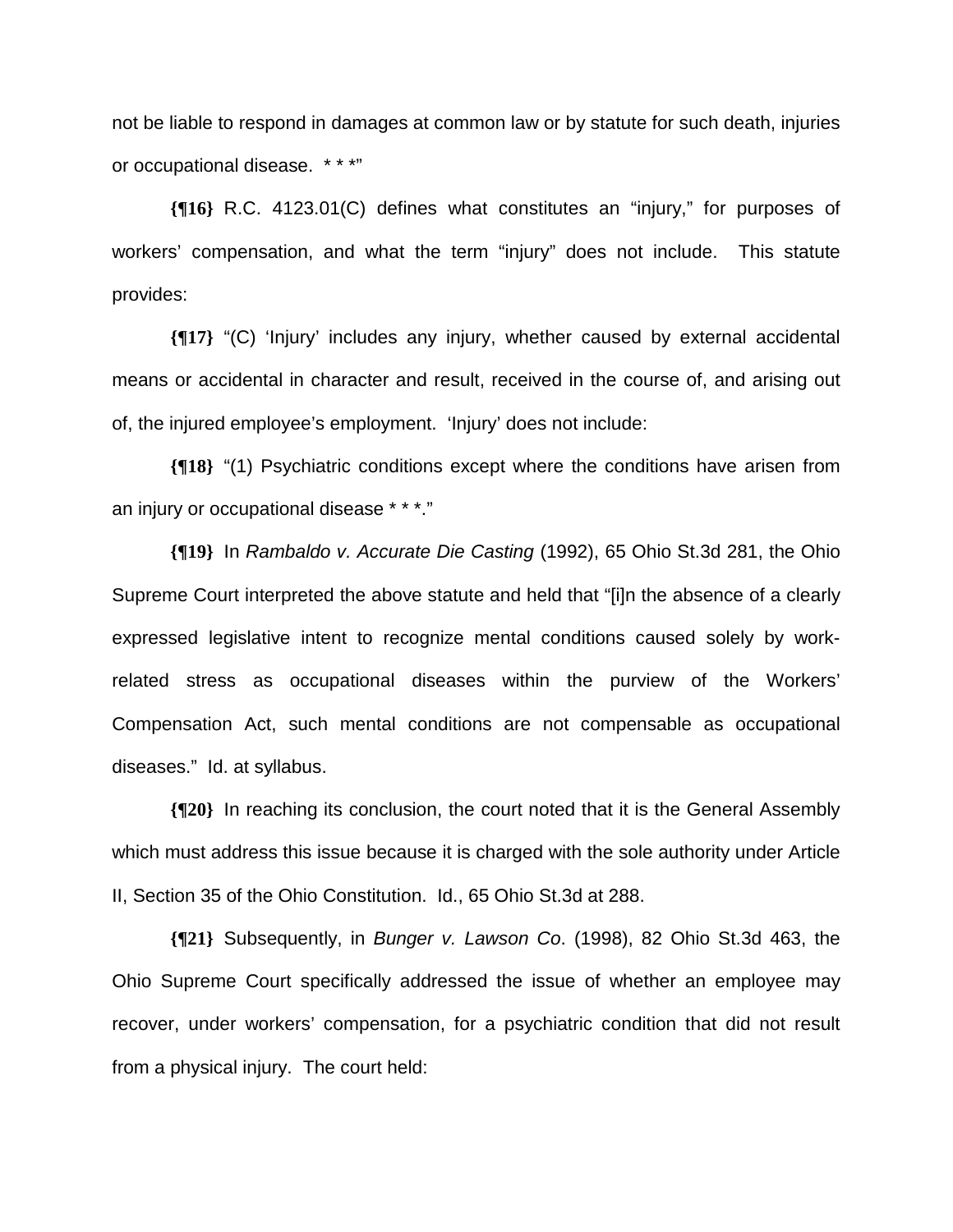**{¶22}** "[F]or the purposes of R.C. Chapter 4123, psychiatric conditions that do not result from a physical injury do not constitute an 'injury.' Thus, those psychological injuries are not included in the purview of the statute." Id., 82 Ohio St.3d at 464.

**{¶23}** The court specifically noted that a majority of the states allow compensation to workers for some purely psychological injuries suffered in the workplace, however, Ohio's General Assembly has yet to make such injuries compensable under workers' compensation statutes. Id., 82 Ohio St.3d at 466. Thus, the court concluded "that R.C. 4123.01(C) and 4123.74 do not foreclose an employee who has suffered purely psychological injuries from pursuing a common-law remedy against [the] employer." Id., 82 Ohio St.3d at 464.

**{¶24}** However, most recently, in *Bailey v. Republic Engineered Steels, Inc*. (2001), 91 Ohio St.3d 38, the court held that "a psychiatric condition of an employee arising from a compensable injury or occupational disease suffered by a third party is compensable under R.C. 4123.01(C)(1)." Id., 91 Ohio St.3d at 42. Thus, a psychiatric condition is compensable where a third party suffers a compensable injury or occupational disease.

**{¶25}** These three decisions from the Ohio Supreme Court clearly recognize the General Assembly's authority to define the types of injuries and diseases that are compensable under the workers' compensation statutes. The General Assembly has clearly excluded psychological conditions from the definition of "injury." Irrespective of whether this exclusion makes good public policy, the General Assembly is permitted to make this decision, and it has chosen not to extend coverage for such conditions.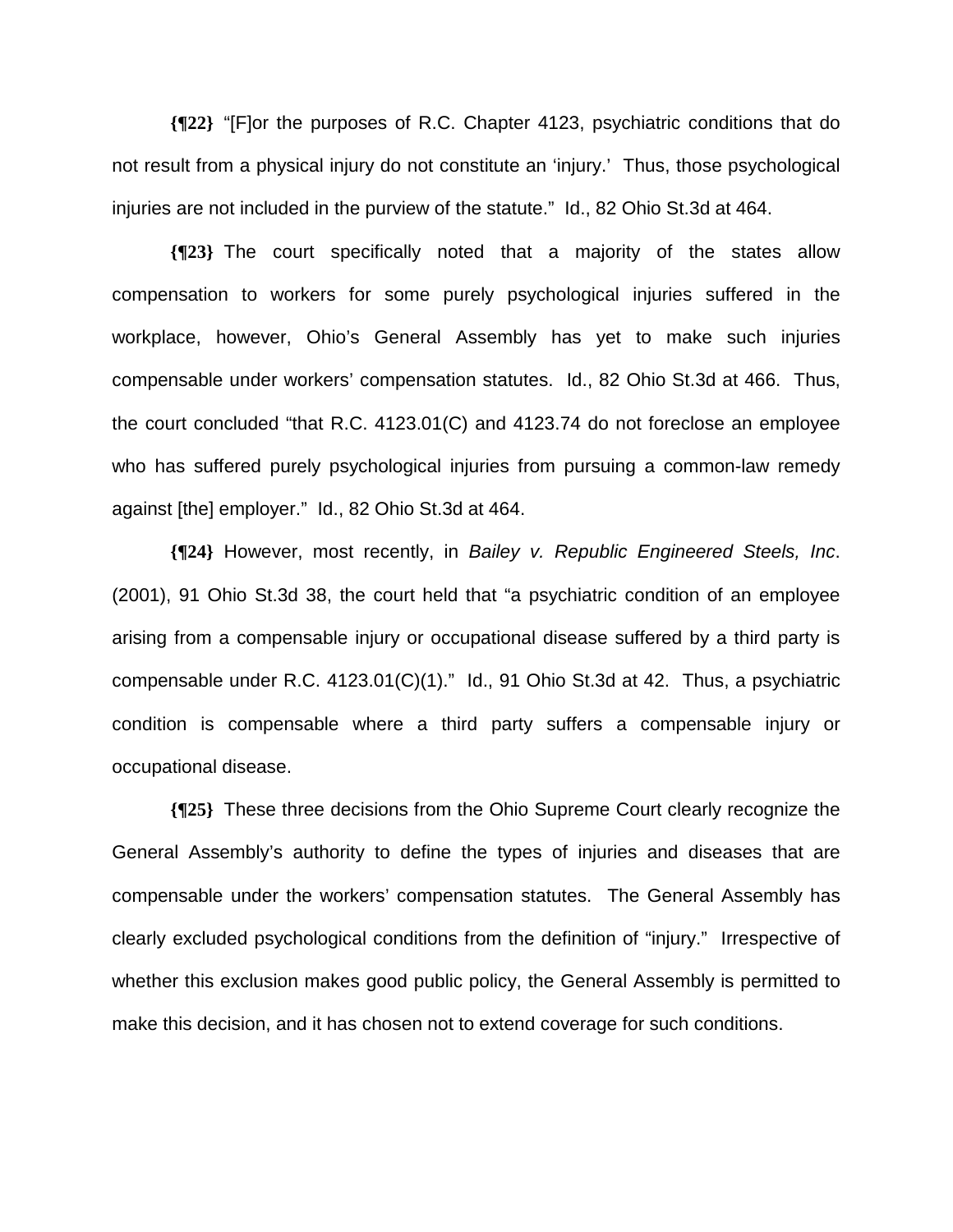**{¶26}** Therefore, we conclude that Section 35, Article II of the Ohio Constitution does not envision the compensability of purely psychological conditions, without regard to whether such conditions arise from a compensable physical injury.

**{¶27}** Appellant's first assignment of error is overruled.

II

**{¶28}** Appellant contends, in his second assignment of error, that R.C. 4123.01(C)(1) violates his right to equal protection of the laws. We disagree.

**{¶29}** In support of this argument, appellant maintains that R.C. 4123.01(C)(1) violates equal protection because it prevents employees, with purely psychological conditions that are not the result of a compensable physical injury, from participating in the Workers' Compensation Fund. Appellant also maintains that R.C. 4123.01(C)(1) is not rationally related to any legitimate government interest and, therefore, is unconstitutional. Appellant cites this court's conclusion, in *Bailey v. Republic Engineered Steels, Inc.* (Nov. 1, 1999), Stark App. No. 1999CA00084, wherein we held that R.C. 4123.01(C)(1) violates the Equal Protections Clauses of the United States and Ohio Constitutions. Id. at 4.

**{¶30}** On appeal to the Ohio Supreme Court, the court specifically stated that "[s]ince there is a constitutional interpretation of the statute, as explained *infra*, the appellate court should have refrained from addressing the constitutional question." *Bailey*, 91 Ohio St.3d at 38, fn. 1. However, this constitutional interpretation was based upon the fact that an injury occurred, albeit to a third party, which resulted in a psychiatric condition for which the employee sought compensation.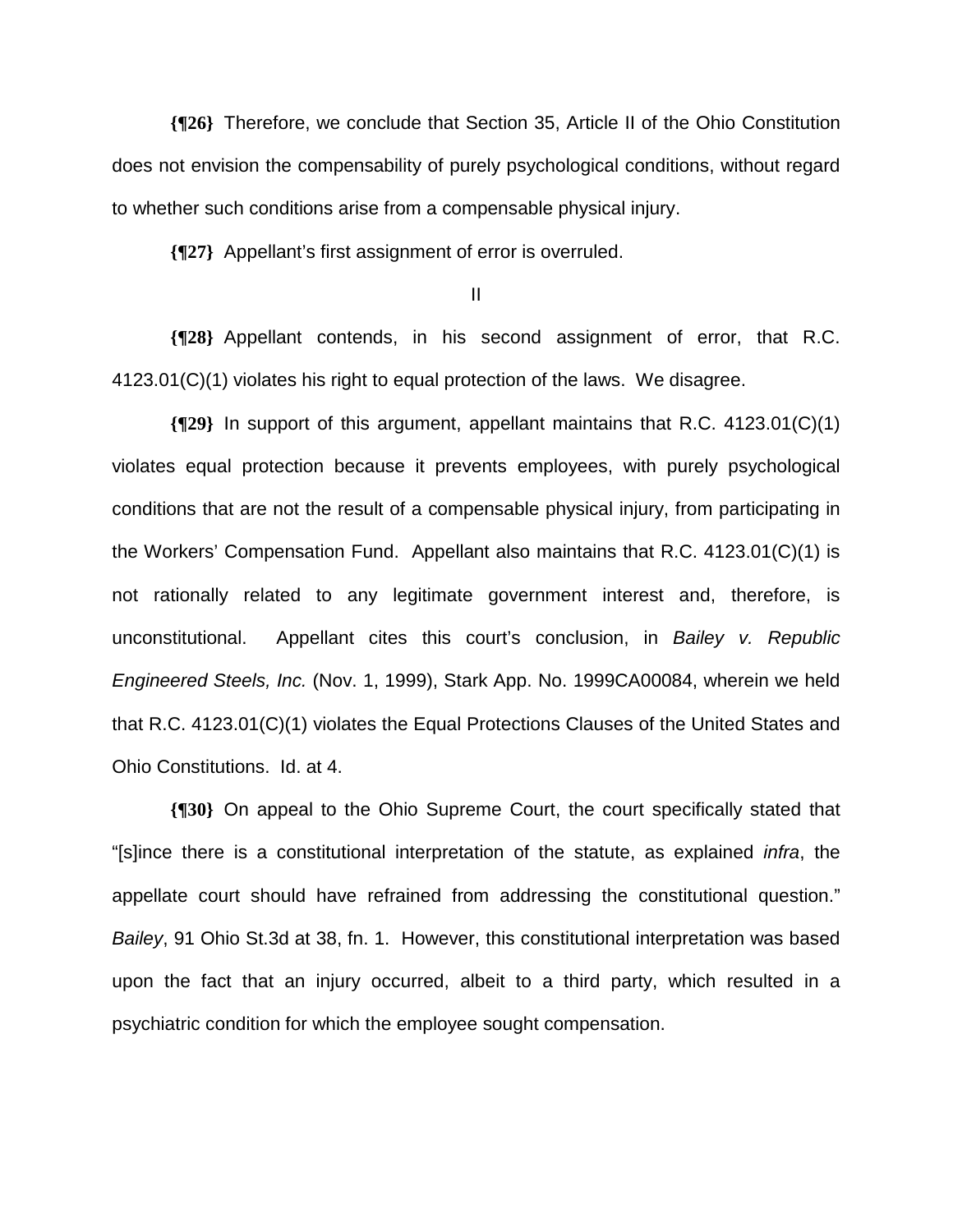**{¶31}** In the case sub judice, we will address appellant's equal protection argument, since it differs factually from *Bailey* in that an injury was not suffered by a third party. We start our analysis with the basic presumption that the statute is constitutional. *State ex rel. Dickman v. Defenbacher* (1955), 164 Ohio St. 142, paragraph one of the syllabus*.* Further, where more than one construction of a statute is possible, the court shall adopt the one that preserves its constitutional validity. *Buchman v. Wayne Trace Local School Dist. Bd. of Edn.* (1995), 73 Ohio St.3d 260*,*  267, 269.

**{¶32}** "A statutory classification which involves neither a suspect class nor a fundamental right does not violate the Equal Protection Clauses of the Ohio and United States Constitutions if it bears a rational relationship to a legitimate governmental interest." *Van Der Veer v. Ohio Dept. of Transp.* (1996), 113 Ohio App.3d 60, 64, overruled on other grounds, (Sept. 22, 1998), Franklin App. Nos. 97API10-1301 and 97AP110-1324, citing *Menefee v. Queen City Metro* (1990), 49 Ohio St.3d 27, 29.

**{¶33}** Since appellant's argument does not involve a suspect class or a fundamental right, we must analyze appellant's claim under a rational-basis test. *Van Der Veer*, 113 Ohio App.3d at 65, citing *State ex rel. Abde v. Police & Firemen's Disability & Pension Fund* (June 25, 1996), Franklin App. No. 96APD02-126. The rational-basis test involves a two-step analysis. We must first identify a valid state interest. Second, we must determine whether the method or means by which the state has chosen to advance that interest is rational. *Van De Veer*, 113 Ohio App.3d at 65, citing *Buchman*, 73 Ohio St.3d at 267. Thus, provided the statutory framework is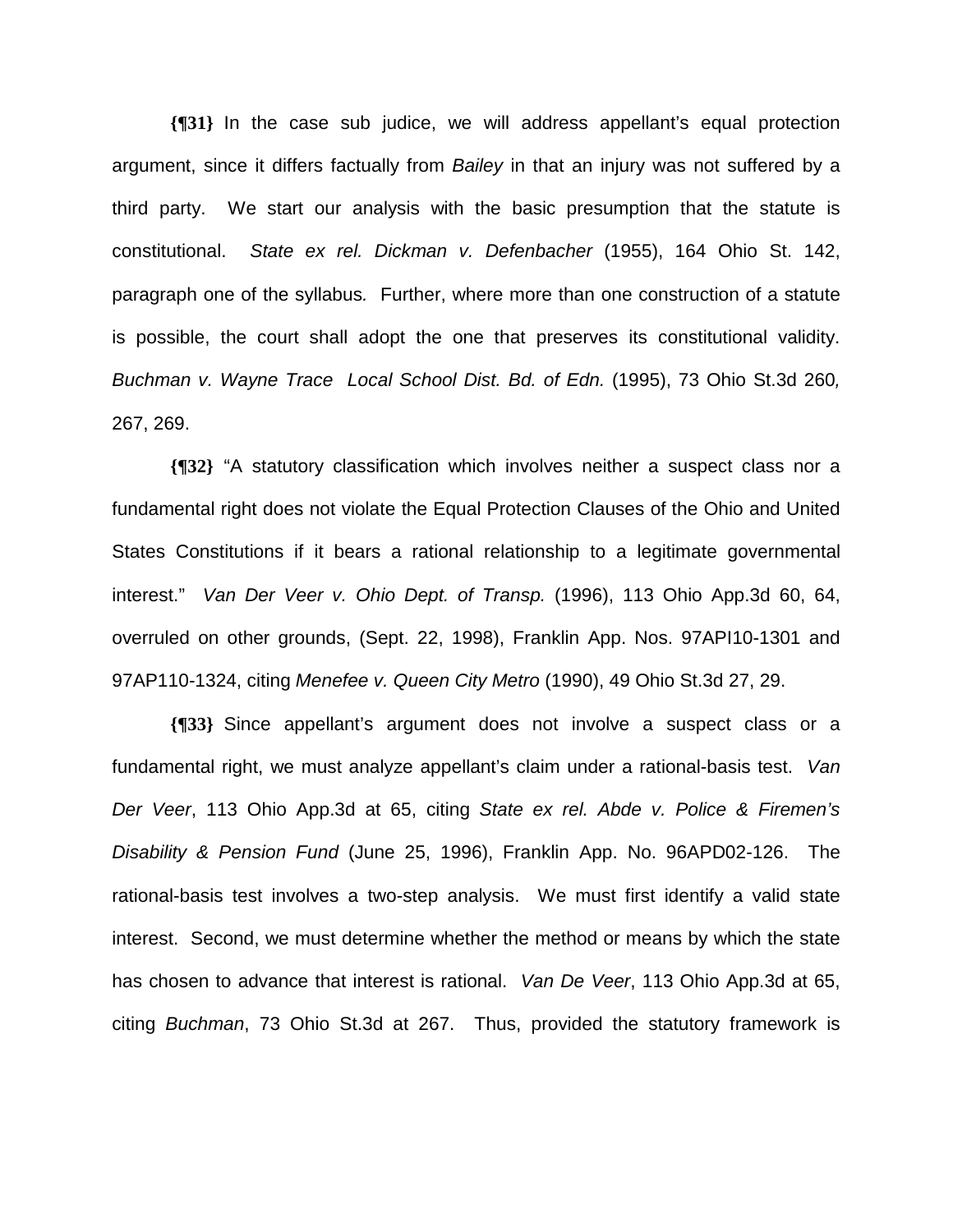rationally related to a legitimate government interest, it will be upheld. *Connors v. Sterling Milk Co*. (1993), 98 Ohio App. 3d 711, 715.

**{¶34}** Other courts throughout the state that have addressed this issue have concluded that the exclusion for mental stress in the absence of a contemporaneous physical injury does not violate the Equal Protection Clause of the United States Constitution or the Ohio Constitution. In reaching this conclusion, the courts have stated:

**{¶35}** "(1) [T]he state has a legitimate interest in maintaining the self-supporting nature of its Workers' Compensation Fund; (2) the state has a legitimate interest in distributing the available resources to the disabilities determined by the state to be covered rather than to cover all disabilities inadequately; and (3) the state has a legitimate interest in maintaining a contribution rate at a level that will not unduly burden participating employers." *Connors*, 98 Ohio App.3d at 715. See, also, *Andolsek v. Kirtland* (1994), 99 Ohio App.3d 333; *Fields v. Youngstown* (May 30, 1989), Mahoning App. No. 88 CA 89; *Neil v. Mayfield* (July 22, 1988), Montgomery App. No. CA 10881; *Zaricki v. Laco Die Casting Co.* (July 8, 1982), Cuyahoga App. No. 44254.

**{¶36}** Accordingly, we conclude that R.C. 4123.01(C)(1) does not violate the Equal Protection Clause of the United States and Ohio Constitutions.

**{¶37}** Appellant's second assignment of error is overruled.

III

**{¶38}** In his third assignment of error, appellant maintains that R.C. 4123.01(C)(1) violates Section 35, Article II of the Ohio Constitution. We disagree.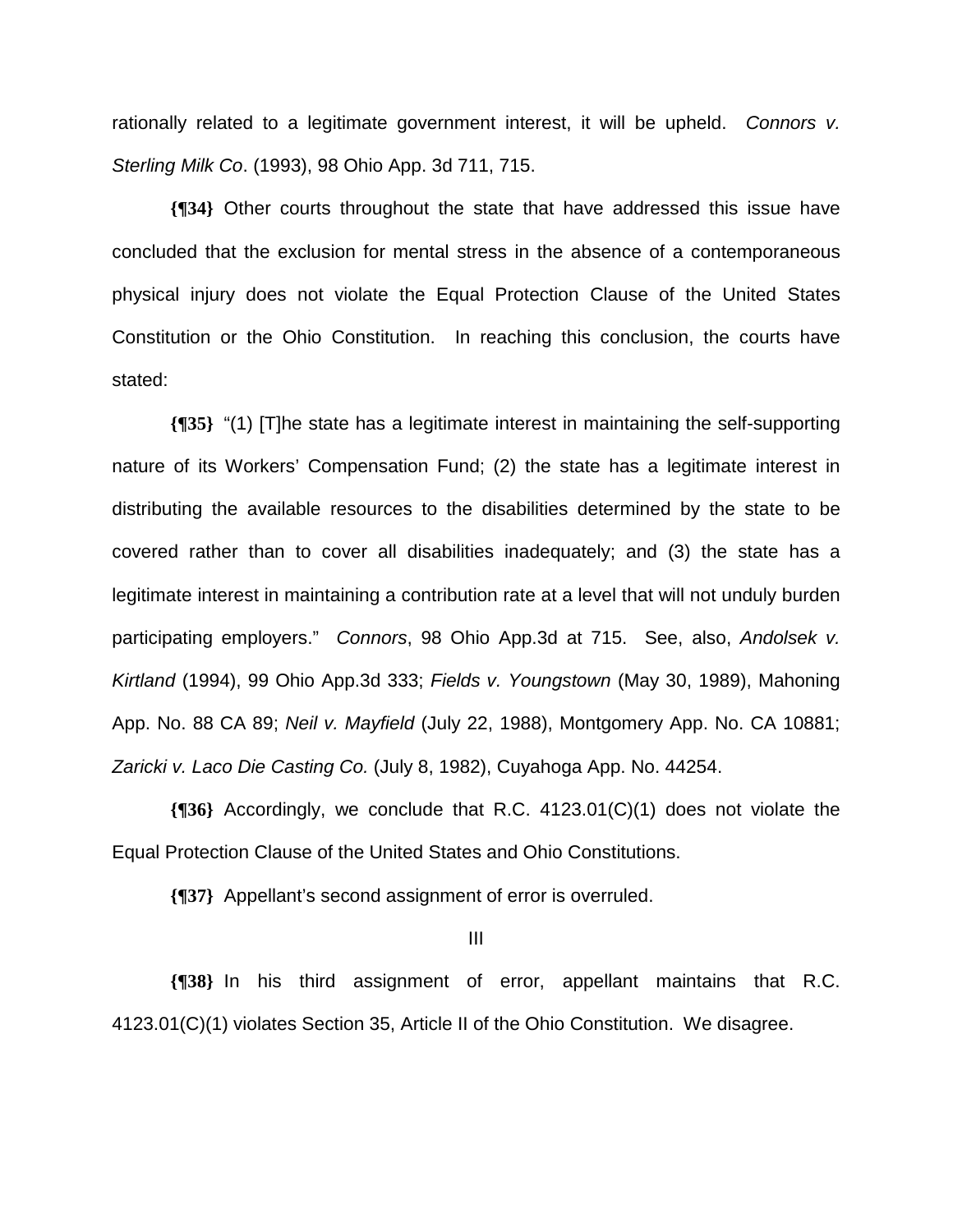**{¶39}** Appellant argues that Section 35, Article II of the Ohio Constitution requires the General Assembly to recognize psychological conditions as compensable injuries. A review of Section 35, Article II reveals that the provision authorizes the General Assembly to define what constitutes a compensable injury or occupational disease. This provision does not require the General Assembly to adopt specific definitions. This is evidenced by the fact that the General Assembly chose to define the terms "injury" and "occupational disease" in such a way as to exclude psychological conditions not arising from compensable physical injury. This decision is within the General Assembly's discretion. Thus, R.C. 4123.01(C)(1) does not violate Section 35, Article II of the Ohio Constitution.

**{¶40}** The trial court properly granted the Highway Patrol's and bureau's motions for summary judgment and denied appellant's motion for summary judgment.

**{¶41}** Appellant's third assignment of error is overruled.

**{¶42}** For the foregoing reasons, the judgment of the Court of Common Pleas, Tuscarawas County, Ohio, is hereby affirmed.

Judgment affirmed.

FARMER, P. J., concurs.

EDWARDS, J., concurs separately.

EDWARDS, JUDGE, concurring.

**{¶43}** I concur with the opinion of the majority in the case sub judice*.* I write separately only to acknowledge that I was on the panel in *Bailey v. Republic*